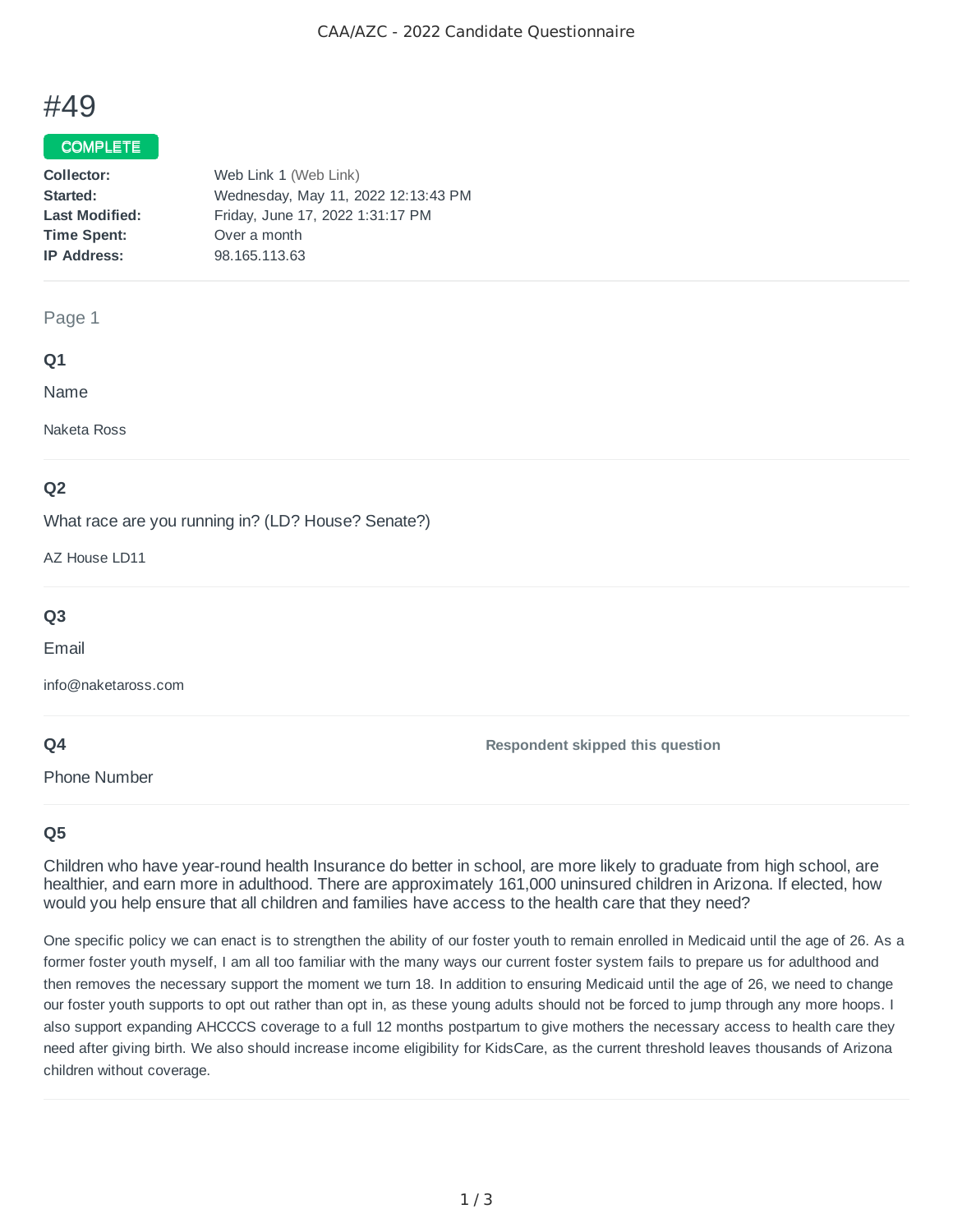## **Q6**

We know that a child's earliest years, birth to age 8, are the most important for the development of their brains. Highquality early childhood experiences can enhance that development. How can the state take a role in helping parents give their children the best start in life?

We should ensure adequate funding and awareness of existing research based programs such as Thrive for Five. We need to expand state funded pre-k to ensure that all children have access to early education. We also should work with Arizona pediatricians to provide basic early childhood development assessments at every well visit. This is the standard in other states. This simple step can help parents be the best advocate for their child and increase awareness of how to best support their early development.

### **Q7**

Many families in Arizona are struggling. Housing is becoming increasingly unaffordable, nearly one in four children live in poverty, and resources that used to be available to help families are no longer there. Research shows that when access to safety net resources are low, foster care populations are high. What is your plan to help children and families get the resources and services they need to keep them out of the child welfare system?

Families are better together. We need to change laws that negatively impact youth and remove the barriers keeping families and communities from accessing the resources they need. One of my first policy proposals will be ending the practice of charging children as adults. I will also fight to decriminalize substance abuse and other non-violent offenses so families have the opportunity to heal, grow stronger, and more resilient. I also know we need to revise our zoning laws so that our communities are economically diverse. This ensures low income families have the same access to safe neighborhoods, clean air and water, and good schools as the wealthy.

#### **Q8**

Arizona has been among the bottom states in per pupil K-12 funding for the past decade which has resulted in severe challenges including teacher shortages, crowded classrooms, and insufficient student support services. How will you ensure that students in every neighborhood have access to quality, well-funded education in Arizona

Arizonans let their desire to fund public education be known with every single ballot initiative, yet the legislative body continues to ignore their constituency. I will fight to fully fund public education to the national average, but it is essential we elect more pro-public education candidates to the Arizona legislature to get this done. I will continue my work in building coalitions, protecting the right to vote, and minimizing money in politics to ensure politicians can be held accountable.

### **Q9**

Arizona's elected leaders have created a tax code that is upside down and regressive– meaning that those with low incomes pay a much higher share of their income in taxes compared to Arizona's highest income earners. If elected, what will you do to make sure that wealthy and corporations pay their share of taxes?

Our tax code is regressive because we rely on sales tax revenue while letting the wealthy and corporations exploit tax loopholes. Revising our tax structure to eliminate these loopholes is an important first step.